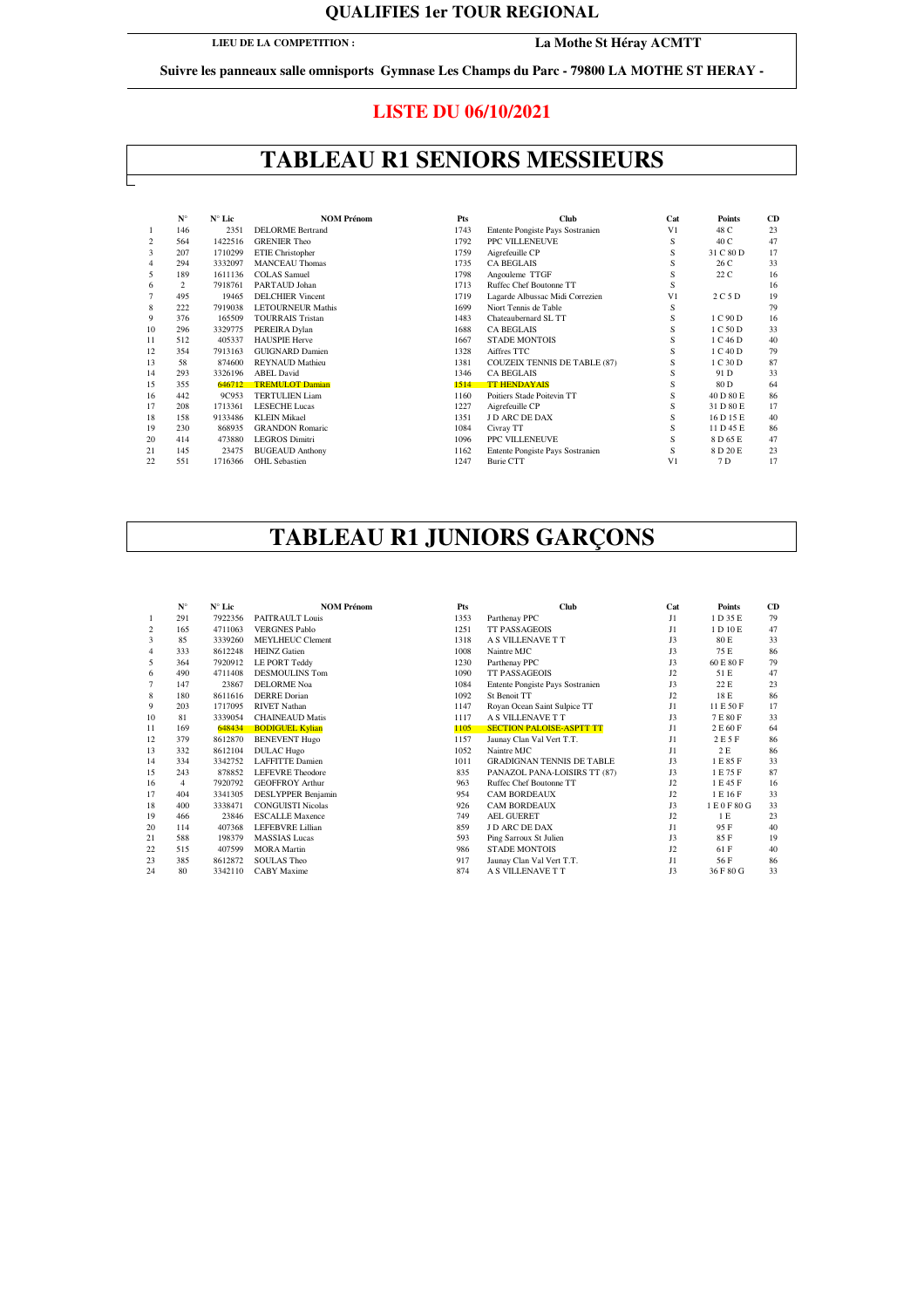### **QUALIFIES 1er TOUR REGIONAL**

### **LIEU DE LA COMPETITION :**

### **La Mothe St Héray ACMTT**

**Suivre les panneaux salle omnisports Gymnase Les Champs du Parc - 79800 LA MOTHE ST HERAY -** 

### **LISTE DU 06/10/2021**

# **TABLEAU R1 CADETS GARÇONS**

|    | $N^{\circ}$ | $N^{\circ}$ Lic | <b>NOM Prénom</b>          | Pts  | <b>Club</b>                         | Cat            | <b>Points</b> | CD |
|----|-------------|-----------------|----------------------------|------|-------------------------------------|----------------|---------------|----|
|    | 232         | 3337336         | SENTENAT-CAZOT Esteban     | 996  | A S VILLENAVE T T                   | C <sub>2</sub> | 8 E 50 F      | 33 |
| 2  | 111         | 407173          | <b>LAJUS Andy</b>          | 1056 | <b>J D ARC DE DAX</b>               | C1             | 2 E 30 F      | 40 |
| 3  | 403         | 3343658         | <b>LAPITZ Eliott</b>       | 913  | <b>CAM BORDEAUX</b>                 | C1             | 90 F          | 33 |
| 4  | 23          | 7923953         | <b>COUFFEAU</b> Ange       | 1089 | Frontenay RR AFTT                   | C <sub>2</sub> | 66 F          | 79 |
| 5  | 536         | 479628          | <b>CHAPAT</b> Gabriel      | 1078 | <b>TT PASSAGEOIS</b>                | C <sub>2</sub> |               | 47 |
| 6  | 93          | 3342569         | VILLALPANDO Raphael        | 1000 | A S VILLENAVE T T                   | C <sub>2</sub> | 55 F          | 33 |
| 7  | 214         | 7922810         | <b>AIME GIORIA Arthur</b>  | 721  | Niort Tennis de Table               | C1             | 55 F          | 79 |
| 8  | 63          | 1611950         | <b>OUDOUL Lucas</b>        | 908  | Gond Pontouvre T.T.G.P.             | C <sub>2</sub> | 46 F          | 16 |
| 9  | 160         | 8614093         | <b>ALLAIN Thibaut</b>      | 1034 | St Benoit TT                        | C1             | 26 F          | 86 |
| 10 | 267         | 3340699         | <b>CHADUFAUD Nathan</b>    | 916  | <b>CAM BORDEAUX</b>                 | C <sub>2</sub> | 21F           | 33 |
| 11 | 401         | 3341306         | <b>ISHIKAWA Yoshiyuki</b>  | 793  | <b>CAM BORDEAUX</b>                 | C <sub>2</sub> | 1 F 80 G      | 33 |
| 12 | 431         | 8612665         | <b>DOUMALIN Maxime</b>     | 826  | Poitiers Stade Poitevin TT          | C <sub>2</sub> | 1 F 80 G      | 86 |
| 13 | 168         | 7923400         | <b>GONNORD Alix</b>        | 960  | Courlay La Raquette                 | C <sub>2</sub> | 1 F 50 G      | 79 |
| 14 | 112         | 407607          | <b>LAUGA</b> Rafael        | 828  | J D ARC DE DAX                      | C <sub>2</sub> | 1 F 30 G      | 40 |
| 15 | 335         | 7923762         | <b>TUNA SALAS Gabin</b>    | 1021 | <b>Bressuire EP</b>                 | C <sub>2</sub> | 1 F 10 G      | 79 |
| 16 | 34          | 879001          | <b>BLONDEAU</b> Jules      | 601  | <b>COUZEIX TENNIS DE TABLE (87)</b> | C <sub>2</sub> | 1 F 10 G      | 87 |
| 17 | 458         | 3345638         | <b>GUIRRIEC Evan</b>       | 764  | <b>SAG CESTAS</b>                   | C1             | 90G           | 33 |
| 18 | 106         | 199825          | <b>GUERIN Ewan</b>         | 621  | ST VIANCE TENNIS DE TABLE           | C1             | 86 G          | 19 |
| 19 | 372         | 7866463         | <b>BEAUMONT Jules</b>      | 907  | Royan Ocean Saint Sulpice TT        | C <sub>2</sub> | 76 G          | 17 |
| 20 | 113         | 407580          | <b>LEBLOND Nolhan</b>      | 814  | J D ARC DE DAX                      | C1             | 70 G          | 40 |
| 21 | 229         | 7922194         | PORROT Ioan                | 761  | Niort Tennis de Table               | C1             | 51 G          | 79 |
| 22 | 129         | 8611703         | <b>BOURDILLEAU Trystan</b> | 772  | Vivonne US                          | C1             | 43 G          | 86 |
| 23 | 164         | 4710999         | <b>PASTUREL Titouan</b>    | 500  | <b>TT PASSAGEOIS</b>                | C <sub>1</sub> | 40 G          | 47 |
|    |             |                 |                            |      |                                     |                |               |    |

# **TABLEAU R1 MINIMES GARÇONS**

|    | $N^{\circ}$ | $N^{\circ}$ Lic | <b>NOM Prénom</b>        | Pts | Club                            | Cat            | Points    | CD |
|----|-------------|-----------------|--------------------------|-----|---------------------------------|----------------|-----------|----|
|    | 247         | 1613836         | <b>HUBE</b> Yorick       | 799 | Puymoyen Tennis de Table        | M <sub>2</sub> | 1 F 80 G  | 16 |
| 2  | 11          | 3343148         | <b>CLEMENT</b> Theotime  | 722 | RAQUETTE GUJANAISE              | M <sub>2</sub> | 1 F 55 G  | 33 |
| 3  | 49          | 7922824         | <b>NOIRAULT Corentin</b> | 664 | Perigne TT                      | M1             | 25 G 50 H | 79 |
| 4  | 184         | 1613426         | <b>RENARD</b> Tymeo      | 592 | Gond Pontouvre T.T.G.P.         | M1             | 2 G 40 H  | 16 |
| 5  | 138         | 1716421         | TANGUY VEYSSIERE Sacha   | 654 | Fouras CP                       | M1             | 1 G 95 H  | 17 |
| 6  | 297         | 3343499         | PAOLETTI Max             | 508 | <b>CA BEGLAIS</b>               | M <sub>2</sub> | 1 G 55 H  | 33 |
|    | 52          | 7924025         | POITOU Camille           | 614 | Perigne TT                      | M <sub>2</sub> | 1 G 50 H  | 79 |
| 8  | 64          | 879783          | <b>GIRAULT</b> Arthur    | 553 | PANAZOL PANA-LOISIRS TT (87)    | M <sub>2</sub> | 1 G 40 H  | 87 |
| 9  | 509         | 407924          | <b>DURAND</b> Thibaut    | 500 | <b>STADE MONTOIS</b>            | M <sub>2</sub> | 1 G 35 H  | 40 |
| 10 | 181         | 8614125         | <b>DREVETON Arthur</b>   | 552 | St Benoit TT                    | M <sub>2</sub> | 1 G 25 H  | 86 |
| 11 | 179         | 1910250         | <b>CAVATORTA</b> Gianni  | 577 | RAQUETTE ARDOISIERE             | M <sub>2</sub> | 1 G 25 H  | 19 |
| 12 | 358         | 649175          | <b>BONNOMEAU Mathis</b>  | 613 | <b>SECTION PALOISE-ASPTT TT</b> | M <sub>2</sub> | 1 G 1 H   | 64 |
| 13 | 592         | 878393          | PERRIN Nolan             | 500 | LIMOGES ALOUETTE TT (87)        | M1             | 80 H      | 87 |
| 14 | 418         | 8614839         | <b>THILLET Lilio</b>     | 528 | St Benoit TT                    | M <sub>2</sub> | 65 H      | 86 |
| 15 | 183         | 8614855         | <b>VASNIER Paul</b>      | 575 | St Benoit TT                    | M1             | 55 H 35 I | 86 |
| 16 | 216         | 7923402         | <b>DARTOIS Elio</b>      | 577 | Niort Tennis de Table           | M <sub>2</sub> | 41 H      | 79 |
| 17 | 175         | 198993          | <b>DUMAS</b> Maxence     | 542 | RAQUETTE ARDOISIERE             | M <sub>2</sub> | 38 H      | 19 |
| 18 | 366         | 7923563         | <b>JOTTREAU Louis</b>    | 536 | Nueil-les-Aubiers A.P.          | M1             | 21 H 45 I | 79 |
| 19 | 28          | 8614406         | PUAUD Leo                | 541 | Poitiers TTACC 86               | M1             | 21 H 35 I | 86 |
| 20 | 383         | 8614411         | <b>GRONEAU Paul</b>      | 594 | Jaunay Clan Val Vert T.T.       | M <sub>2</sub> | 16 H 65 I | 86 |
| 21 | 449         | 8615717         | <b>BADIE</b> Jonathan    | 585 | Lusignan AS Melusine            | M <sub>2</sub> |           | 86 |
| 22 | 477         | 408332          | <b>COUSTE Maxime</b>     | 500 | J D ARC DE DAX                  | M <sub>2</sub> | 7 H 81 I  | 40 |
| 23 | 47          | 7923552         | <b>METAIS</b> Matheo     | 565 | Perigne TT                      | M <sub>2</sub> | 1 H 75 I  | 79 |
| 24 | 443         | 8614966         | THIRAULT-FIALIPS Mael    | 555 | Poitiers Stade Poitevin TT      | M1             | 1 H 75 I  | 86 |
|    |             |                 |                          |     |                                 |                |           |    |